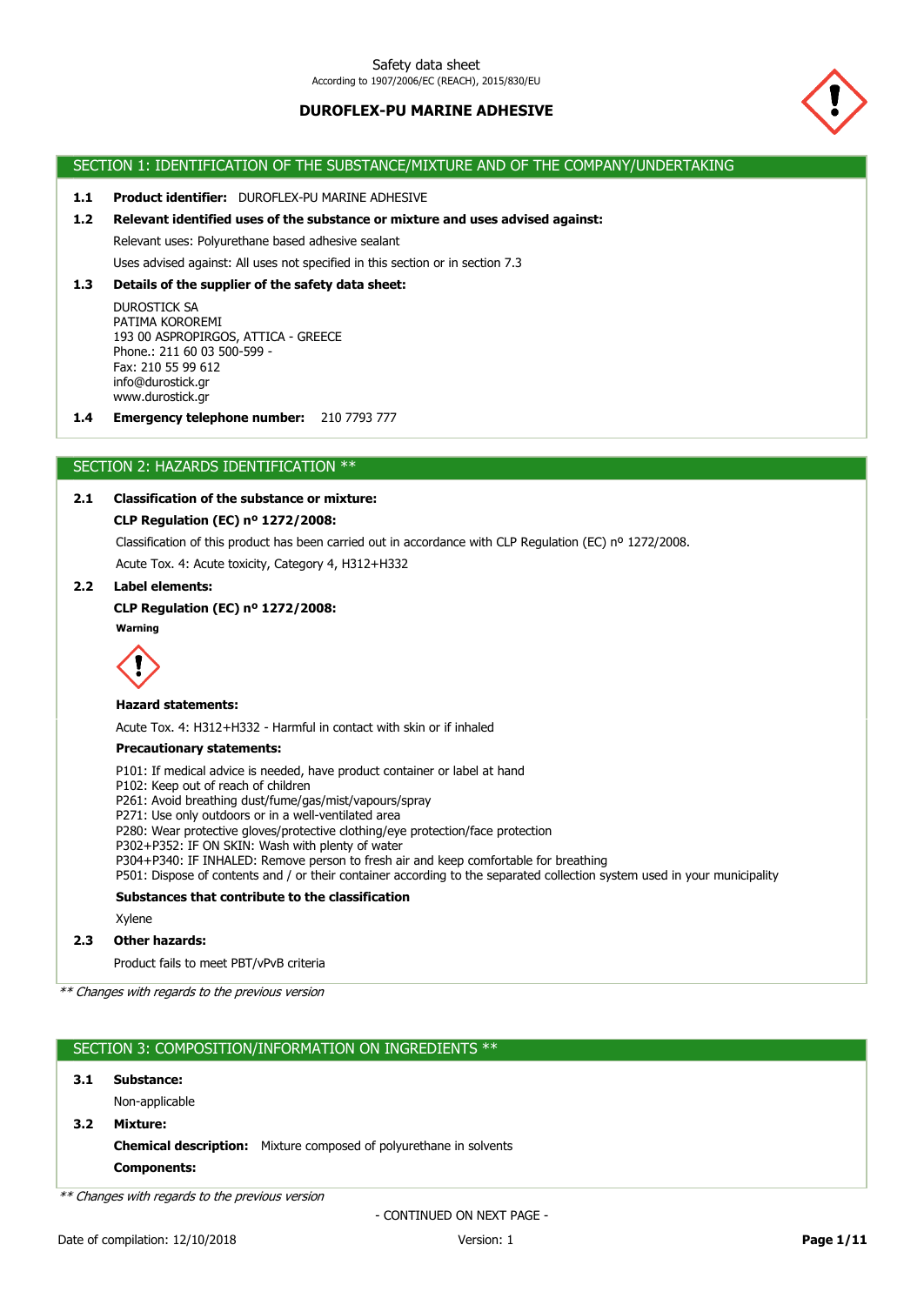

# SECTION 3: COMPOSITION/INFORMATION ON INGREDIENTS \*\* (continued)

### In accordance with Annex II of Regulation (EC) nº1907/2006 (point 3), the product contains:

|                                                                         | <b>Identification</b>                   | Chemical name/Classification                                                                                                                                            |                                                                                                                                                       |                     |               |  |  |
|-------------------------------------------------------------------------|-----------------------------------------|-------------------------------------------------------------------------------------------------------------------------------------------------------------------------|-------------------------------------------------------------------------------------------------------------------------------------------------------|---------------------|---------------|--|--|
| CAS:                                                                    | 1330-20-7                               | Xvlene <sup>1</sup><br>Self-classified                                                                                                                                  |                                                                                                                                                       |                     |               |  |  |
| EC:<br>Index: 601-022-00-9                                              | 215-535-7<br>REACH 01-2119488216-32-XXX | <b>Regulation 1272/2008</b>                                                                                                                                             | Acute Tox. 4: H312+H332; Asp. Tox. 1: H304; Eye Irrit. 2: H319; Flam. Lig. 3:<br>H226; Skin Irrit. 2: H315; STOT RE 2: H373; STOT SE 3: H335 - Danger | $\Diamond \Diamond$ | $ 2,5 - 10\%$ |  |  |
| CAS:                                                                    | 2530-83-8                               |                                                                                                                                                                         | [3-(2,3-epoxypropoxy)propyl]trimethoxysilane 1                                                                                                        | Self-classified     |               |  |  |
| EC:<br>Index: Non-applicable<br>$\checkmark$                            | 219-784-2<br>REACH 01-2119513212-58-XXX | Regulation 1272/2008                                                                                                                                                    | Eye Dam. 1: H318 - Danger                                                                                                                             |                     | $< 1 \%$      |  |  |
| CAS:                                                                    | 52829-07-9                              |                                                                                                                                                                         | Bis(2,2,6,6-tetramethyl-4-piperidyl) sebacate $1$                                                                                                     | Self-classified     |               |  |  |
| EC:<br>Index: Non-applicable<br>v                                       | 258-207-9<br>REACH 01-2119537297-32-XXX | <b>Regulation 1272/2008</b>                                                                                                                                             | Aquatic Acute 1: H400; Aquatic Chronic 2: H411; Eye Dam. 1: H318 - Danger                                                                             |                     | $< 1 \%$      |  |  |
| 77-58-7<br>CAS:                                                         |                                         | Dibutyltin Dilaurate 1                                                                                                                                                  |                                                                                                                                                       | Self-classified     |               |  |  |
| EC:<br>201-039-8<br>Index: Non-applicable<br>REACH 01-2119496068-27-XXX | <b>Regulation 1272/2008</b>             | Aquatic Acute 1: H400; Aquatic Chronic 1: H410; Muta. 2: H341; Repr. 1B:<br>H360; Skin Corr. 1C: H314; Skin Sens. 1: H317; STOT RE 1: H372; STOT SE 1:<br>H370 - Danger |                                                                                                                                                       | $< 1 \%$            |               |  |  |

<sup>1</sup> Voluntarily-listed substance failing to meet any of the criteria set out in Regulation (EU) No. 2015/830

To obtain more information on the risk of the substances consult sections 8, 11, 12, 15 and 16.

### \*\* Changes with regards to the previous version

### SECTION 4: FIRST AID MEASURES

### **4.1 Description of first aid measures:**

The symptoms resulting from intoxication can appear after exposure, therefore, in case of doubt, seek medical attention for direct exposure to the chemical product or persistent discomfort, showing the SDS of this product.

#### **By inhalation:**

Remove the person affected from the area of exposure, provide with fresh air and keep at rest. In serious cases such as cardiorespiratory failure, artificial resuscitation techniques will be necessary (mouth to mouth resuscitation, cardiac massage, oxygen supply, etc.) requiring immediate medical assistance.

### **By skin contact:**

Remove contaminated clothing and footwear, rinse skin or shower the person affected if appropriate with plenty of cold water and neutral soap. In serious cases see a doctor. If the product causes burns or freezing, clothing should not be removed as this could worsen the injury caused if it is stuck to the skin. If blisters form on the skin, these should never be burst as this will increase the risk of infection.

#### **By eye contact:**

Rinse eyes thoroughly with lukewarm water for at least 15 minutes. Do not allow the person affected to rub or close their eyes. If the injured person uses contact lenses, these should be removed unless they are stuck to the eyes, as this could cause further damage. In all cases, after cleaning, a doctor should be consulted as quickly as possible with the SDS of the product.

### **By ingestion/aspiration:**

Do not induce vomiting, but if it does happen keep the head down to avoid aspiration. Keep the person affected at rest. Rinse out the mouth and throat, as they may have been affected during ingestion.

# **4.2 Most important symptoms and effects, both acute and delayed:**

Acute and delayed effects are indicated in sections 2 and 11.

#### **4.3 Indication of any immediate medical attention and special treatment needed:**

Non-applicable

# SECTION 5: FIREFIGHTING MEASURES

#### **5.1 Extinguishing media:**

Product is non-flammable under normal conditions of storage, manipulation and use, containing flammable substances. In the case of inflammation as a result of improper manipulation, storage or use preferably use polyvalent powder extinguishers (ABC powder), in accordance with the Regulation on fire protection systems. IT IS NOT RECOMMENDED to use tap water as an extinguishing agent.

#### **5.2 Special hazards arising from the substance or mixture:**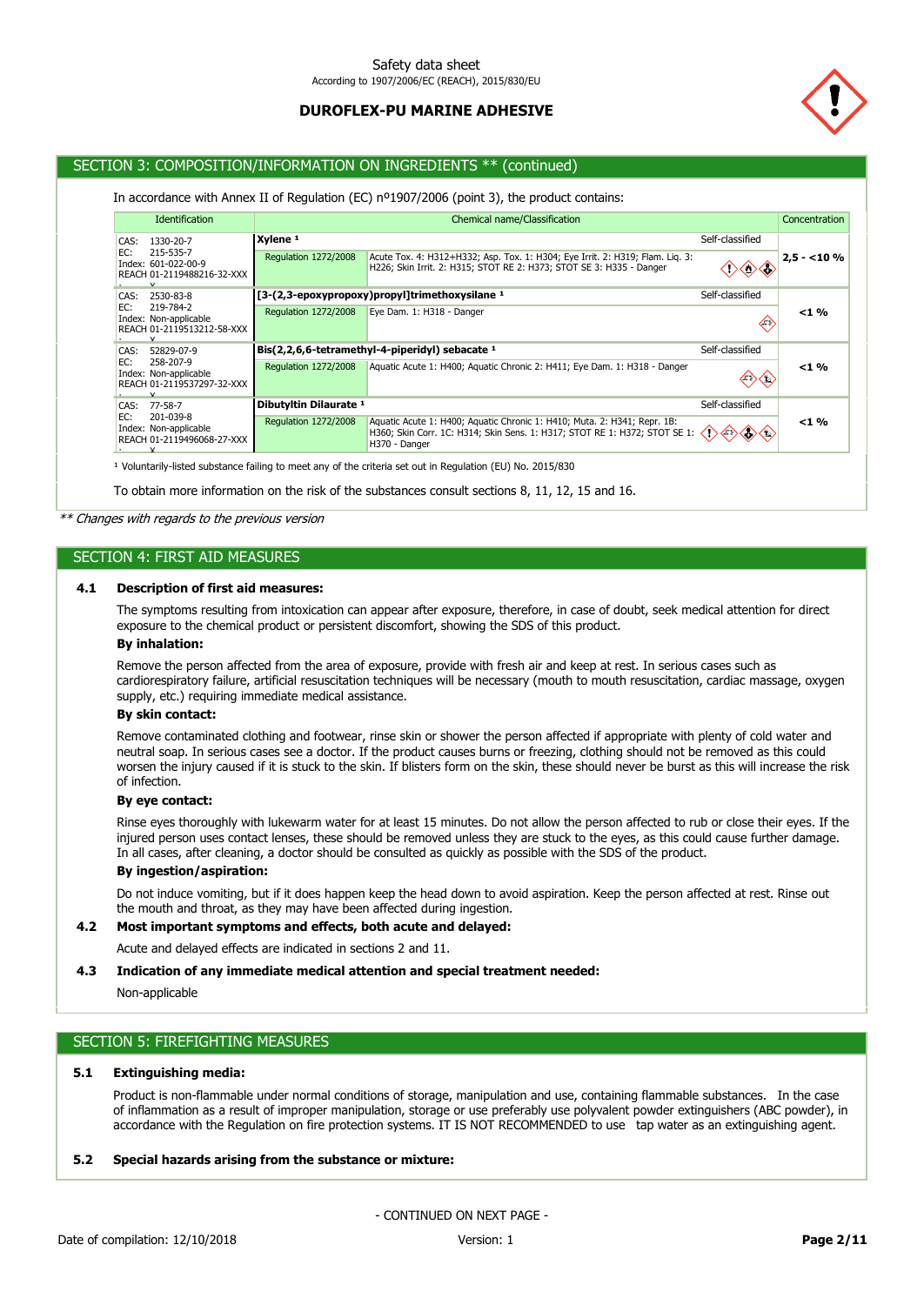

# SECTION 5: FIREFIGHTING MEASURES (continued)

As a result of combustion or thermal decomposition reactive sub-products are created that can become highly toxic and, consequently, can present a serious health risk.

# **5.3 Advice for firefighters:**

Depending on the magnitude of the fire it may be necessary to use full protective clothing and individual respiratory equipment. Minimum emergency facilities and equipment should be available (fire blankets, portable first aid kit,...) in accordance with Directive 89/654/EC.

## **Additional provisions:**

Act in accordance with the Internal Emergency Plan and the Information Sheets on actions to take after an accident or other emergencies. Destroy any source of ignition. In case of fire, refrigerate the storage containers and tanks for products susceptible to inflammation, explosion or BLEVE as a result of high temperatures. Avoid spillage of the products used to extinguish the fire into an aqueous medium.

### SECTION 6: ACCIDENTAL RELEASE MEASURES

#### **6.1 Personal precautions, protective equipment and emergency procedures:**

Sweep up and shovel product or other means and place in container for reuse (preferred) or disposal

### **6.2 Environmental precautions:**

Avoid spillage into an aqueous medium as it contains substances potentially dangerous for this. Contain the product absorbed in hermetically sealed containers. In the case of serious spillage into an aqueous medium notify the relevant authority.

# **6.3 Methods and material for containment and cleaning up:**

It is recommended:

Sweep up and shovel product or other means and place in container for reuse (preferred) or disposal

#### **6.4 Reference to other sections:**

See sections 8 and 13.

#### SECTION 7: HANDLING AND STORAGE

### **7.1 Precautions for safe handling:**

A.- Precautions for safe manipulation

Comply with the current legislation concerning the prevention of industrial risks. Keep containers hermetically sealed. Control spills and residues, destroying them with safe methods (section 6). Avoid leakages from the container. Maintain order and cleanliness where dangerous products are used.

B.- Technical recommendations for the prevention of fires and explosions

Due to its non-flammable nature, the product does not present a fire risk under normal conditions of storage, manipulation and use.

C.- Technical recommendations to prevent ergonomic and toxicological risks

Do not eat or drink during the process, washing hands afterwards with suitable cleaning products.

D.- Technical recommendations to prevent environmental risks

Sweep up and shovel product or other means and place in container for reuse (preferred) or disposal See sections 8 and 13.

### **7.2 Conditions for safe storage, including any incompatibilities:**

### A.- Technical measures for storage

| Minimum Temp.: | 5 OC      |
|----------------|-----------|
| Maximum Temp.: | 30 °C     |
| Maximum time:  | 12 Months |

B.- General conditions for storage

Avoid sources of heat, radiation, static electricity and contact with food. For additional information see subsection 10.5

## **7.3 Specific end use(s):**

Except for the instructions already specified it is not necessary to provide any special recommendation regarding the uses of this product.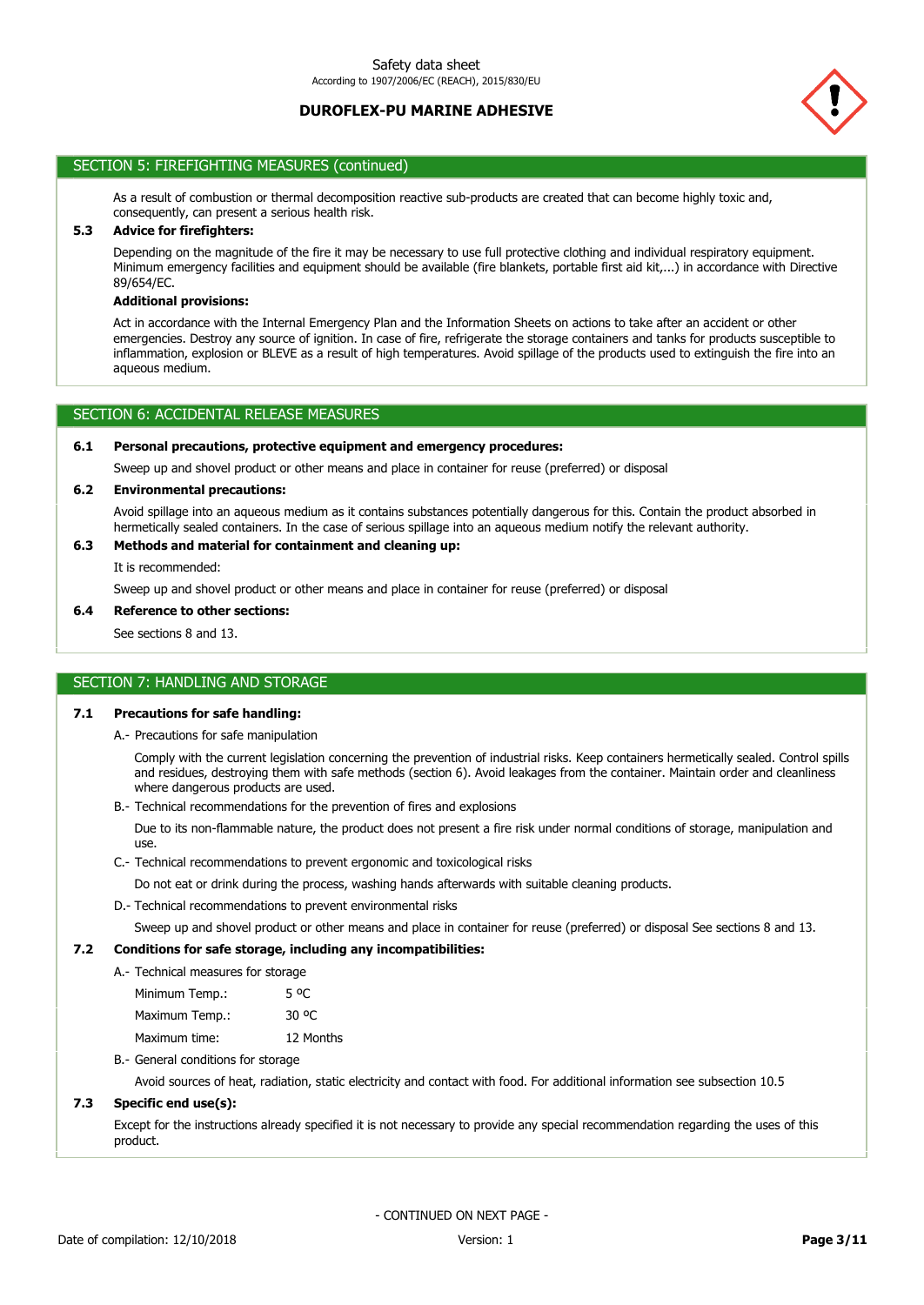

# SECTION 8: EXPOSURE CONTROLS/PERSONAL PROTECTION

# **8.1 Control parameters:**

Substances whose occupational exposure limits have to be monitored in the work environment

| Identification       | <b>Environmental limits</b> |           |                       |
|----------------------|-----------------------------|-----------|-----------------------|
| Xylene               | IOELV (8h)                  | 50 ppm    | $221 \text{ mg/m}^3$  |
| CAS: 1330-20-7       | <b>IOELV (STEL)</b>         | $100$ ppm | 442 mg/m <sup>3</sup> |
| EC: 215-535-7        | Year                        | 2017      |                       |
| Dibutyltin Dilaurate | IOELV (8h)                  |           |                       |
| CAS: 77-58-7         | <b>IOELV (STEL)</b>         |           |                       |
| EC: 201-039-8        | Year                        | 2017      |                       |

**DNEL (Workers):** Nuisance dust: Inhalable dust 10 mg/m3 // Respirable dust 4 mg/m3

|                                               |                   | Short exposure        |                | Long exposure         |                |
|-----------------------------------------------|-------------------|-----------------------|----------------|-----------------------|----------------|
| <b>Identification</b>                         |                   | Systemic              | Local          | Systemic              | Local          |
| Xylene                                        | Oral              | Non-applicable        | Non-applicable | Non-applicable        | Non-applicable |
| CAS: 1330-20-7                                | Dermal            | Non-applicable        | Non-applicable | $180 \text{ mg/kg}$   | Non-applicable |
| EC: 215-535-7                                 | <b>Inhalation</b> | 289 mg/m $3$          | 289 mg/m $3$   | 77 mg/m $3$           | Non-applicable |
| [3-(2,3-epoxypropoxy)propyl]trimethoxysilane  | Oral              | Non-applicable        | Non-applicable | Non-applicable        | Non-applicable |
| CAS: 2530-83-8                                | Dermal            | Non-applicable        | Non-applicable | 21 mg/kg              | Non-applicable |
| EC: 219-784-2                                 | <b>Inhalation</b> | Non-applicable        | Non-applicable | 147 mg/m <sup>3</sup> | Non-applicable |
| Bis(2,2,6,6-tetramethyl-4-piperidyl) sebacate | <b>Oral</b>       | Non-applicable        | Non-applicable | Non-applicable        | Non-applicable |
| CAS: 52829-07-9                               | Dermal            | 2 mg/kg               | Non-applicable | 2 mg/kg               | Non-applicable |
| EC: 258-207-9                                 | <b>Inhalation</b> | 5,6 mg/m <sup>3</sup> | Non-applicable | 5,6 mg/m <sup>3</sup> | Non-applicable |
| Dibutyltin Dilaurate                          | Oral              | Non-applicable        | Non-applicable | Non-applicable        | Non-applicable |
| CAS: 77-58-7                                  | Dermal            | 1 mg/kg               | Non-applicable | $0.2 \text{ mg/kg}$   | Non-applicable |
| EC: 201-039-8                                 | Inhalation        | $0.07 \text{ mg/m}^3$ | Non-applicable | $0.01 \text{ mg/m}^3$ | Non-applicable |

# **DNEL (General population):**

|                                               |                   | Short exposure          |                | Long exposure             |                |
|-----------------------------------------------|-------------------|-------------------------|----------------|---------------------------|----------------|
| <b>Identification</b>                         |                   | Systemic                | Local          | Systemic                  | Local          |
| Xylene                                        | Oral              | Non-applicable          | Non-applicable | $1,6$ mg/kg               | Non-applicable |
| CAS: 1330-20-7                                | Dermal            | Non-applicable          | Non-applicable | $108 \text{ mg/kg}$       | Non-applicable |
| EC: 215-535-7                                 | <b>Inhalation</b> | Non-applicable          | Non-applicable | 14,8 mg/m <sup>3</sup>    | Non-applicable |
| [3-(2,3-epoxypropoxy)propyl]trimethoxysilane  | Oral              | Non-applicable          | Non-applicable | $12.5 \text{ mg/kg}$      | Non-applicable |
| CAS: 2530-83-8                                | Dermal            | Non-applicable          | Non-applicable | $12,5$ mg/kg              | Non-applicable |
| EC: 219-784-2                                 | Inhalation        | Non-applicable          | Non-applicable | Non-applicable            | Non-applicable |
| Bis(2,2,6,6-tetramethyl-4-piperidyl) sebacate | Oral              | $1 \, mg/kg$            | Non-applicable | 1 mg/kg                   | Non-applicable |
| CAS: 52829-07-9                               | Dermal            | 1 mg/kg                 | Non-applicable | 1 mg/kg                   | Non-applicable |
| $EC: 258-207-9$                               | <b>Inhalation</b> | $1.4 \,\mathrm{mq/m^3}$ | Non-applicable | $1.4 \text{ mg/m}^3$      | Non-applicable |
| Dibutyltin Dilaurate                          | Oral              | $0.01$ mg/kg            | Non-applicable | $0,002$ mg/kg             | Non-applicable |
| CAS: 77-58-7                                  | Dermal            | $0,5 \text{ mg/kg}$     | Non-applicable | $0,08$ mg/kg              | Non-applicable |
| EC: 201-039-8                                 | Inhalation        | $0,02 \text{ mg/m}^3$   | Non-applicable | $0,003$ mg/m <sup>3</sup> | Non-applicable |

## **PNEC:**

| <b>Identification</b>                        |              |                      |                         |              |
|----------------------------------------------|--------------|----------------------|-------------------------|--------------|
| Xylene                                       | <b>STP</b>   | $6,58$ mg/L          | Fresh water             | 0,327 mg/L   |
| CAS: 1330-20-7                               | Soil         | $2,31 \text{ mg/kg}$ | Marine water            | 0,327 mg/L   |
| EC: 215-535-7                                | Intermittent | $0,327$ mg/L         | Sediment (Fresh water)  | 12,46 mg/kg  |
|                                              | Oral         | Non-applicable       | Sediment (Marine water) | 12,46 mg/kg  |
| [3-(2,3-epoxypropoxy)propyl]trimethoxysilane | <b>STP</b>   | $10 \text{ mg/L}$    | Fresh water             | $1$ mg/L     |
| CAS: 2530-83-8                               | Soil         | $0.14$ mg/kg         | Marine water            | $0.1$ mg/L   |
| EC: 219-784-2                                | Intermittent | $1$ mg/L             | Sediment (Fresh water)  | $3,6$ mg/kg  |
|                                              | Oral         | Non-applicable       | Sediment (Marine water) | $0,36$ mg/kg |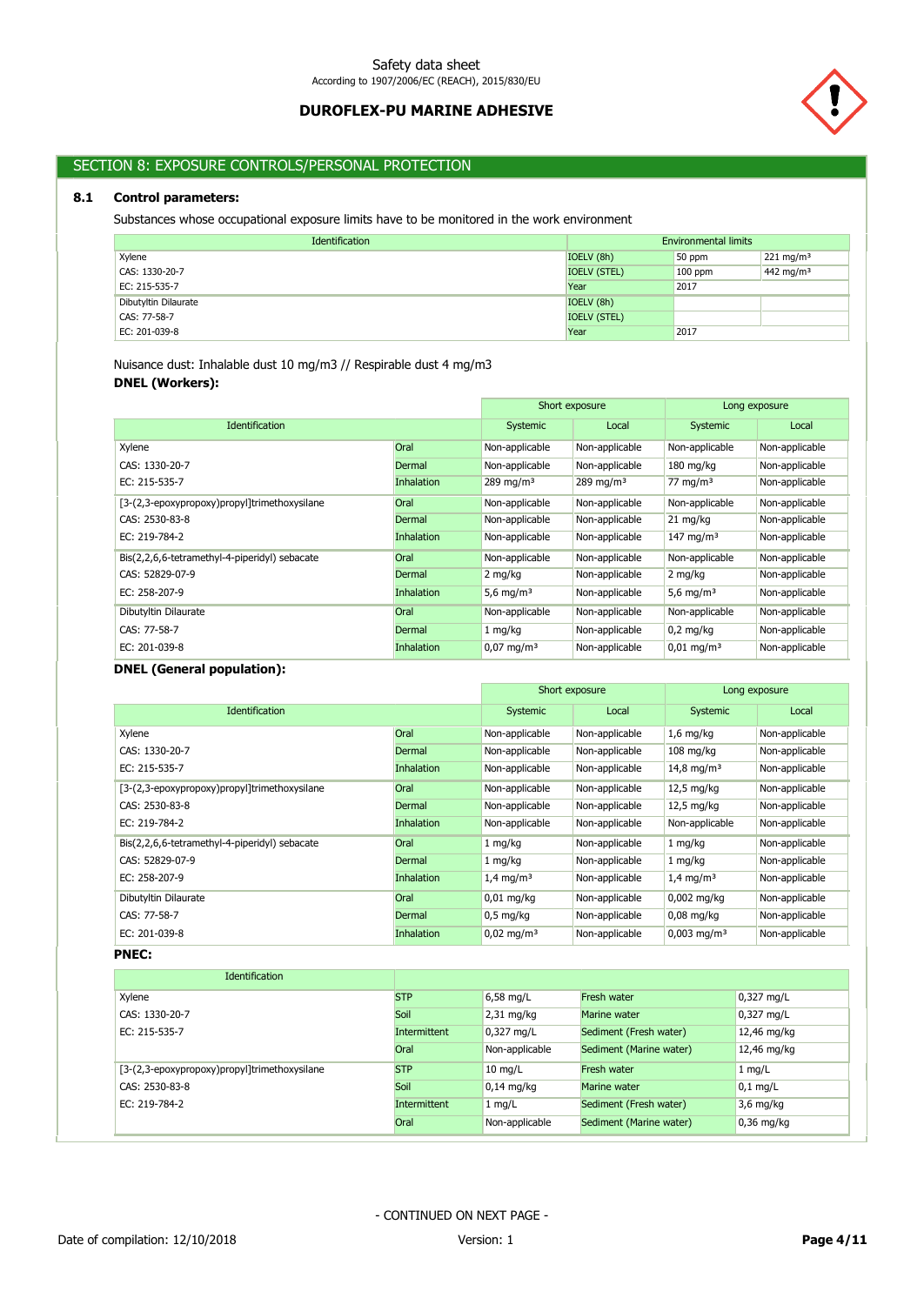

# SECTION 8: EXPOSURE CONTROLS/PERSONAL PROTECTION (continued)

| <b>Identification</b>                         |              |                |                         |                |
|-----------------------------------------------|--------------|----------------|-------------------------|----------------|
| Bis(2,2,6,6-tetramethyl-4-piperidyl) sebacate | <b>STP</b>   | $1$ mg/L       | Fresh water             | $0,005$ mg/L   |
| CAS: 52829-07-9                               | Soil         | $1,6$ mg/kg    | Marine water            | 0,0005 mg/L    |
| EC: 258-207-9                                 | Intermittent | $0,011$ mg/L   | Sediment (Fresh water)  | 8,02 mg/kg     |
|                                               | Oral         | Non-applicable | Sediment (Marine water) | $0,802$ mg/kg  |
| Dibutyltin Dilaurate                          | <b>STP</b>   | $100$ mg/L     | Fresh water             | 0,000463 mg/L  |
| CAS: 77-58-7                                  | Soil         | Non-applicable | Marine water            | 0,0000463 mg/L |
| EC: 201-039-8                                 | Intermittent | 0,00463 mg/L   | Sediment (Fresh water)  | Non-applicable |
|                                               | Oral         | $0,2$ g/kg     | Sediment (Marine water) | Non-applicable |

### **8.2 Exposure controls:**

A.- General security and hygiene measures in the work place

As a preventative measure it is recommended to use basic Personal Protection Equipment, with the corresponding <<CE marking>> in accordance with Directive 89/686/EC. For more information on Personal Protection Equipment (storage, use, cleaning, maintenance, class of protection,…) consult the information leaflet provided by the manufacturer. For more information see subsection 7.1.

All information contained herein is a recommendation which needs some specification from the labour risk prevention services as it is not known whether the company has additional measures at its disposal.

#### B.- Respiratory protection

| Pictogram                                                        | <b>PPE</b>                                      | Labelling      | <b>CEN Standard</b>                        | Remarks                                                                                                                       |
|------------------------------------------------------------------|-------------------------------------------------|----------------|--------------------------------------------|-------------------------------------------------------------------------------------------------------------------------------|
| $\sum_{i=1}^{n}$<br>Mandatory<br>respiratory tract<br>protection | Filter mask for gases, vapours<br>and particles | <b>CAT III</b> | EN 149:2001+A1:2009<br>EN 405:2001+A1:2009 | Replace when an increase in resistence to breathing<br>is observed and/or a smell or taste of the<br>contaminant is detected. |

## C.- Specific protection for the hands

| Pictogram                    | <b>PPE</b>                                   | Labelling      | <b>CEN Standard</b>                                           | Remarks                                                                                                                                                                                                        |
|------------------------------|----------------------------------------------|----------------|---------------------------------------------------------------|----------------------------------------------------------------------------------------------------------------------------------------------------------------------------------------------------------------|
| $\mathbb{Z}$                 | NON-disposable chemical<br>protective gloves |                | EN 374-1:2003<br>EN 374-3:2003/AC:2006<br>EN 420:2003+A1:2009 | The Breakthrough Time indicated by the<br>manufacturer must exceed the period during which<br>the product is being used. Do not use protective<br>creams after the product has come into contact with<br>skin. |
| Mandatory hand<br>protection |                                              | <b>CAT III</b> |                                                               |                                                                                                                                                                                                                |

As the product is a mixture of several substances, the resistance of the glove material can not be calculated in advance with total reliability and has therefore to be checked prior to the application

#### D.- Ocular and facial protection

| Pictogram                    | <b>PPE</b> | Labelling | <b>CEN Standard</b>                                           | <b>Remarks</b>                                                                                                                  |
|------------------------------|------------|-----------|---------------------------------------------------------------|---------------------------------------------------------------------------------------------------------------------------------|
|                              | Face mask  |           | EN 166:2001<br>EN 167:2001<br>EN 168:2001<br>EN ISO 4007:2012 | Clean daily and disinfect periodically according to<br>the manufacturer's instructions. Use if there is a<br>risk of splashing. |
| Mandatory face<br>protection |            | CAT II    |                                                               |                                                                                                                                 |

E.- Bodily protection

| Pictogram                                  | <b>PPE</b>                                                      | Labelling      | <b>CEN Standard</b>                                                                                                        | Remarks                                                                                        |
|--------------------------------------------|-----------------------------------------------------------------|----------------|----------------------------------------------------------------------------------------------------------------------------|------------------------------------------------------------------------------------------------|
| m<br>Mandatory complete<br>body protection | Disposable clothing for<br>protection against chemical<br>risks | <b>CAT III</b> | EN 13034:2005+A1:2009<br>EN 168:2001<br>EN ISO 13982-1:2004/A1:2010<br>EN ISO 6529:2001<br>EN ISO 6530:2005<br>EN 464:1994 | For professional use only. Clean periodically<br>according to the manufacturer's instructions. |
| Mandatory foot<br>protection               | Safety footwear for protection<br>against chemical risk         | <b>CAT III</b> | EN ISO 20345:2011<br>EN 13832-1:2006                                                                                       | Replace boots at any sign of deterioration.                                                    |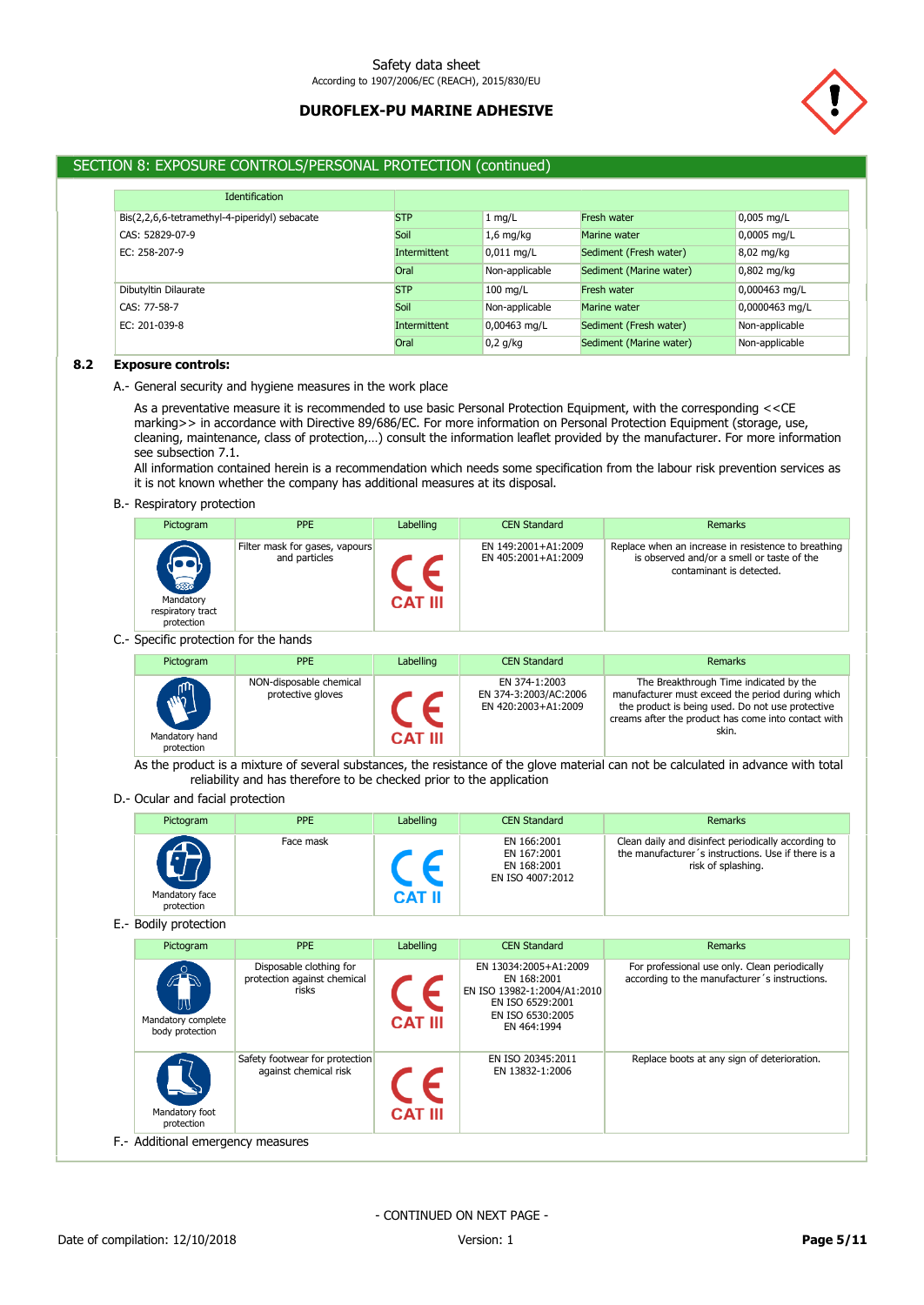

# SECTION 8: EXPOSURE CONTROLS/PERSONAL PROTECTION (continued)

| <b>Emergency measure</b> | <b>Standards</b>               | <b>Emergency measure</b>             | <b>Standards</b>              |
|--------------------------|--------------------------------|--------------------------------------|-------------------------------|
| 奏中<br>Emergency shower   | ANSI Z358-1<br>ISO 3864-1:2002 | <u>တ္ -</u><br>Ë<br>Eyewash stations | DIN 12 899<br>ISO 3864-1:2002 |

### **Environmental exposure controls:**

In accordance with the community legislation for the protection of the environment it is recommended to avoid environmental spillage of both the product and its container. For additional information see subsection 7.1.D

# **Volatile organic compounds:**

With regard to Directive 2010/75/EU, this product has the following characteristics:

| $V.O.C.$ (Supply):        | 7 % weight     |
|---------------------------|----------------|
| V.O.C. density at 20 °C:  | Non-applicable |
| Average carbon number:    | 8              |
| Average molecular weight: | 106,2 g/mol    |

# SECTION 9: PHYSICAL AND CHEMICAL PROPERTIES

| 9.1 | Information on basic physical and chemical properties:                                             |                                                 |
|-----|----------------------------------------------------------------------------------------------------|-------------------------------------------------|
|     | For complete information see the product datasheet.                                                |                                                 |
|     | <b>Appearance:</b>                                                                                 |                                                 |
|     | Physical state at 20 °C:                                                                           | Solid                                           |
|     | Appearance:                                                                                        | Paste                                           |
|     | Colour:                                                                                            | Gray                                            |
|     | Odour:                                                                                             | Aromatic                                        |
|     | Odour threshold:                                                                                   | Non-applicable *                                |
|     | <b>Volatility:</b>                                                                                 |                                                 |
|     | Boiling point at atmospheric pressure:                                                             | Non-applicable *                                |
|     | Vapour pressure at 20 °C:                                                                          | Non-applicable *                                |
|     | Vapour pressure at 50 °C:                                                                          | <300000 Pa (300 kPa)                            |
|     | Evaporation rate at 20 °C:                                                                         | Non-applicable *                                |
|     | <b>Product description:</b>                                                                        |                                                 |
|     | Density at 20 °C:                                                                                  | Non-applicable *                                |
|     | Relative density at 20 °C:                                                                         | 1,25                                            |
|     | Dynamic viscosity at 20 °C:                                                                        | Non-applicable *                                |
|     | Kinematic viscosity at 20 °C:                                                                      | Non-applicable *                                |
|     | Kinematic viscosity at 40 °C:                                                                      | $>20.5$ cSt                                     |
|     | Concentration:                                                                                     | Non-applicable *                                |
|     | pH:                                                                                                | Non-applicable *                                |
|     | Vapour density at 20 °C:                                                                           | Non-applicable *                                |
|     | Partition coefficient n-octanol/water 20 °C:                                                       | Non-applicable *                                |
|     | Solubility in water at 20 °C:                                                                      | Non-applicable *                                |
|     | Solubility properties:                                                                             | Insoluble in water, soluble in organic solvents |
|     | Decomposition temperature:                                                                         | Non-applicable *                                |
|     | Melting point/freezing point:                                                                      | Non-applicable *                                |
|     | Explosive properties:                                                                              | Non-applicable *                                |
|     | Oxidising properties:                                                                              | Non-applicable *                                |
|     | *Not relevant due to the nature of the product, not providing information property of its hazards. |                                                 |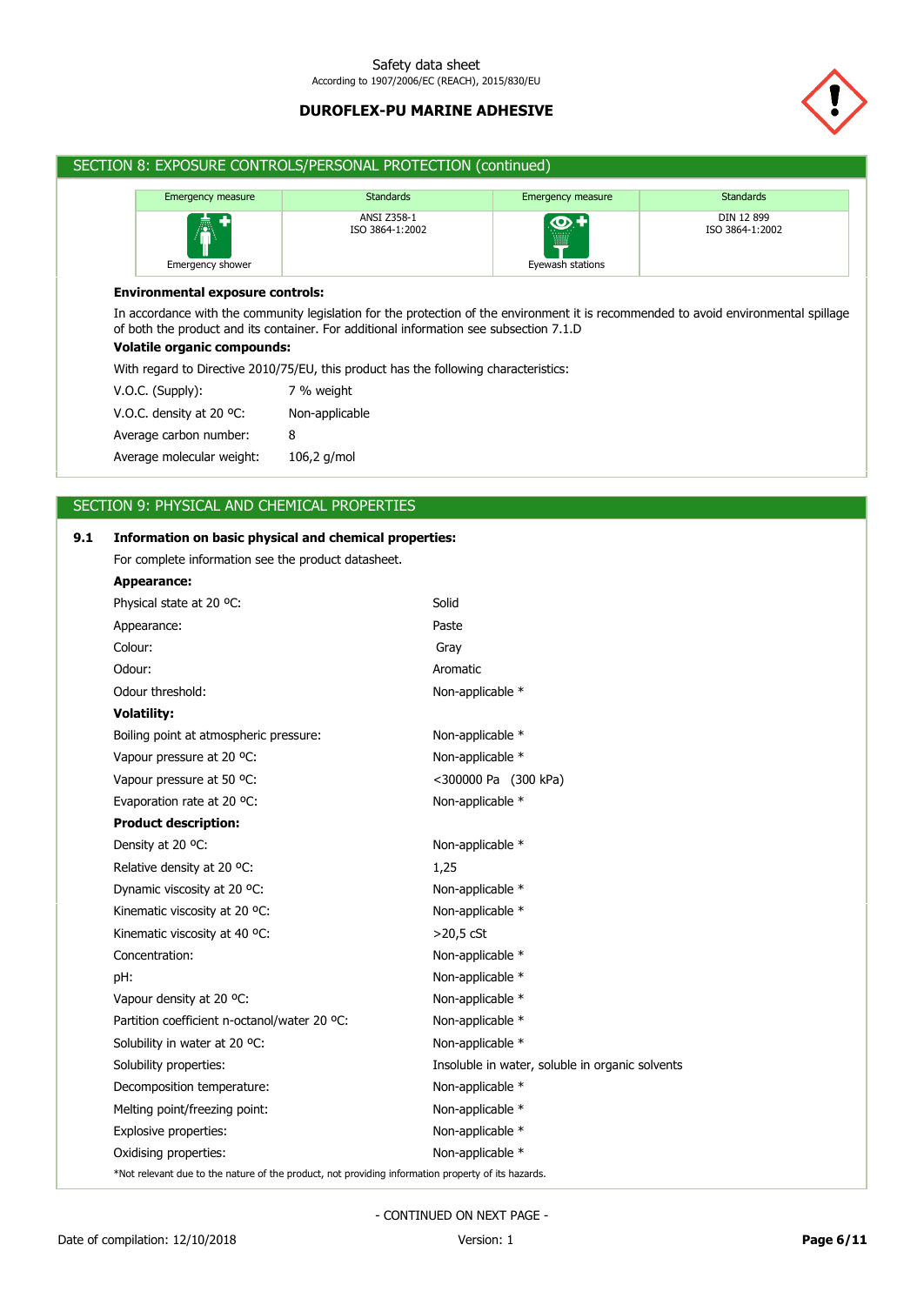

# SECTION 9: PHYSICAL AND CHEMICAL PROPERTIES (continued)

|     | <b>Flammability:</b>                                                                                  |                  |  |
|-----|-------------------------------------------------------------------------------------------------------|------------------|--|
|     | Flash Point:                                                                                          | Non-applicable   |  |
|     | Flammability (solid, gas):                                                                            | Non-applicable * |  |
|     | Autoignition temperature:                                                                             | Non-applicable * |  |
|     | Lower flammability limit:                                                                             | Non-applicable * |  |
|     | Upper flammability limit:                                                                             | Non-applicable * |  |
|     | <b>Explosive:</b>                                                                                     |                  |  |
|     | Lower explosive limit:                                                                                | Non-applicable * |  |
|     | Upper explosive limit:                                                                                | Non-applicable * |  |
| 9.2 | <b>Other information:</b>                                                                             |                  |  |
|     | Surface tension at 20 °C:                                                                             | Non-applicable * |  |
|     | Refraction index:                                                                                     | Non-applicable * |  |
|     | $*$ Not relevant due to the pature of the product, not providing information property of its baserds. |                  |  |

flue to the nature of the product, not providing information property of its hazards.

# SECTION 10: STABILITY AND REACTIVITY

## **10.1 Reactivity:**

No hazardous reactions are expected because the product is stable under recommended storage conditions. See section 7.

#### **10.2 Chemical stability:**

Chemically stable under the conditions of storage, handling and use.

### **10.3 Possibility of hazardous reactions:**

Under the specified conditions, hazardous reactions that lead to excessive temperatures or pressure are not expected.

#### **10.4 Conditions to avoid:**

Applicable for handling and storage at room temperature:

| Shock and friction | Contact with air | rease in temperature. | Sunliaht | Humiditv |
|--------------------|------------------|-----------------------|----------|----------|
| Not applicable     | Not applicable   | ution                 |          | licable  |

## **10.5 Incompatible materials:**

| Acids              | Water          | Combustive materials | Combustible materials | Others                        |
|--------------------|----------------|----------------------|-----------------------|-------------------------------|
| Avoid strong acids | Not applicable | Avoid direct impact  | Not applicable        | Avoid alkalis or strong bases |

### **10.6 Hazardous decomposition products:**

See subsection 10.3, 10.4 and 10.5 to find out the specific decomposition products. Depending on the decomposition conditions, complex mixtures of chemical substances can be released: carbon dioxide (CO2), carbon monoxide and other organic compounds.

## SECTION 11: TOXICOLOGICAL INFORMATION

# **11.1 Information on toxicological effects:**

The experimental information related to the toxicological properties of the product itself is not available

### **Dangerous health implications:**

In case of exposure that is repetitive, prolonged or at concentrations higher than recommended by the occupational exposure limits, it may result in adverse effects on health depending on the means of exposure:

A.- Ingestion (acute effect):

- Acute toxicity : Based on available data, the classification criteria are not met, as it does not contain substances classified as dangerous for consumption. For more information see section 3.

- Corrosivity/Irritability: Based on available data, the classification criteria are not met, however it does contain substances classified as dangerous for this effect. For more information see section 3.

B- Inhalation (acute effect):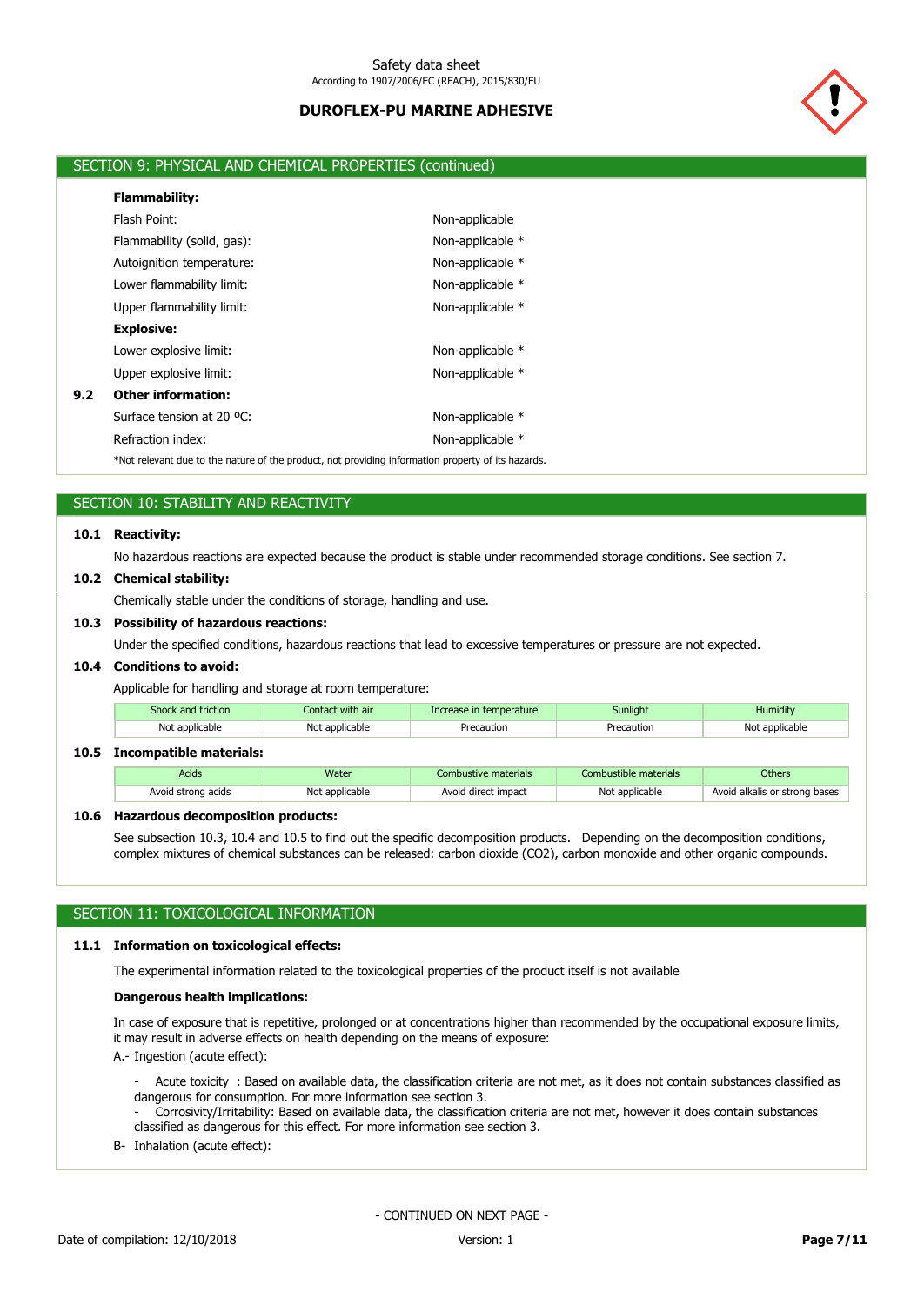

# SECTION 11: TOXICOLOGICAL INFORMATION (continued)

- Acute toxicity : Exposure in high concentration can cause a breakdown in the central nervous system causing headache, dizziness, vertigo, nausea, vomiting, confusion, and in serious cases, loss of consciousness.
- Corrosivity/Irritability: Based on available data, the classification criteria are not met, however it does contain substances classified as dangerous for this effect. For more information see section 3.
- C- Contact with the skin and the eyes (acute effect):
	- Contact with the skin: Above all, may have harmful effects for health if the product is absorbed through the skin. For more information on the secondary effects of contact with the skin see section 2.
	- Contact with the eyes: Based on available data, the classification criteria are not met, however it does contain substances classified as dangerous for this effect. For more information see section 3.
- D- CMR effects (carcinogenicity, mutagenicity and toxicity to reproduction):
	- Carcinogenicity: Based on available data, the classification criteria are not met, as it does not contain substances classified as dangerous for the effects mentioned. For more information see section 3.
	- Mutagenicity: Based on available data, the classification criteria are not met, however, it contains substances classified as dangerous with mutagenic effects. For more information see section 3.
	- Reproductive toxicity: Based on available data, the classification criteria are not met, however it does contain substances classified as dangerous for this effect. For more information see section 3.
- E- Sensitizing effects:

- Respiratory: Based on available data, the classification criteria are not met, as it does not contain substances classified as dangerous with sensitising effects. For more information see section 3.

- Cutaneous: Based on available data, the classification criteria are not met, however, it contains substances classified as dangerous with sensitising effects. For more information see section 3.
- F- Specific target organ toxicity (STOT) single exposure:

Based on available data, the classification criteria are not met, however, it does contain substances which are classified as dangerous as a result of a single exposure. For more information see section 3.

G- Specific target organ toxicity (STOT)-repeated exposure:

- Specific target organ toxicity (STOT)-repeated exposure: Based on available data, the classification criteria are not met, however it does contain substances classified as dangerous for this effect. For more information see section 3. - Skin: Based on available data, the classification criteria are not met, as it does not contain substances classified as dangerous for this effect. For more information see section 3.

H- Aspiration hazard:

Based on available data, the classification criteria are not met, however it does contain substances classified as dangerous for this effect. For more information see section 3.

## **Other information:**

Non-applicable

### **Specific toxicology information on the substances:**

| <b>Identification</b>                         |                        | Acute toxicity          | Genus  |
|-----------------------------------------------|------------------------|-------------------------|--------|
| Xylene                                        | LD50 oral              | 2100 mg/kg              | Rat    |
| CAS: 1330-20-7                                | LD50 dermal            | 1100 mg/kg (ATEi)       | Rat    |
| EC: 215-535-7                                 | LC50 inhalation        | 1,5 mg/L $(4 h)$ (ATEi) |        |
| [3-(2,3-epoxypropoxy)propyl]trimethoxysilane  | LD50 oral              | 8025 mg/kg              | Rat    |
| CAS: 2530-83-8                                | LD50 dermal            | 4250 mg/kg              | Rabbit |
| EC: 219-784-2                                 | LC50 inhalation        | Non-applicable          |        |
| Bis(2,2,6,6-tetramethyl-4-piperidyl) sebacate | LD50 oral              | 3700 mg/kg              | Rat    |
| CAS: 52829-07-9                               | LD50 dermal            | Non-applicable          |        |
| EC: 258-207-9                                 | <b>LC50</b> inhalation | Non-applicable          |        |
| Dibutyltin Dilaurate                          | LD50 oral              | $175$ mg/kg             | Rat    |
| CAS: 77-58-7                                  | LD50 dermal            | Non-applicable          |        |
| EC: 201-039-8                                 | LC50 inhalation        | Non-applicable          |        |

## SECTION 12: ECOLOGICAL INFORMATION

The experimental information related to the eco-toxicological properties of the product itself is not available

#### **12.1 Toxicity:**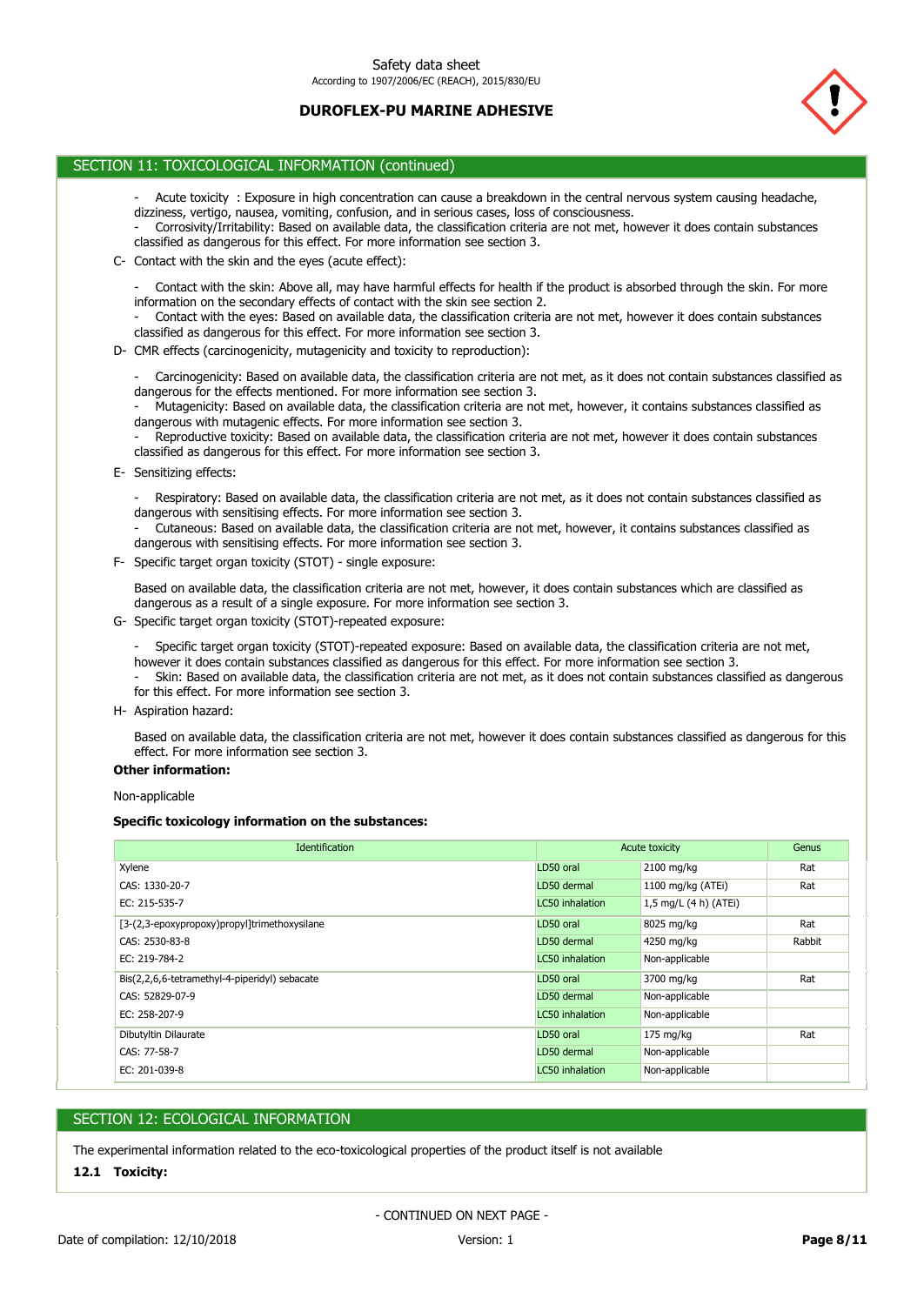

# SECTION 12: ECOLOGICAL INFORMATION (continued)

| <b>Identification</b>                         |             | Acute toxicity            | <b>Species</b>                  | Genus      |
|-----------------------------------------------|-------------|---------------------------|---------------------------------|------------|
| Xylene                                        | <b>LC50</b> | 13.5 mg/L (96 h)          | Oncorhynchus mykiss             | Fish       |
| CAS: 1330-20-7                                | <b>EC50</b> | 3.4 mg/L (48 h)           | Ceriodaphnia dubia              | Crustacean |
| EC: 215-535-7                                 | <b>EC50</b> | 10 mg/L (72 h)            | Skeletonema costatum            | Algae      |
| [3-(2,3-epoxypropoxy)propyl]trimethoxysilane  | <b>LC50</b> | 55 mg/L (96 h)            | Cyprinus carpio                 | Fish       |
| CAS: 2530-83-8                                | <b>EC50</b> | 324 mg/L (48 h)           | Daphnia magna                   | Crustacean |
| EC: 219-784-2                                 | <b>EC50</b> | Non-applicable            |                                 |            |
| Bis(2,2,6,6-tetramethyl-4-piperidyl) sebacate | <b>LC50</b> | 5.3 mg/L (96 h)           | Oryzias latipes                 | Fish       |
| CAS: 52829-07-9                               | <b>EC50</b> | 8.6 mg/L (48 h)           | Daphnia magna                   | Crustacean |
| EC: 258-207-9                                 | <b>EC50</b> | $0.7 \text{ mg/L}$ (72 h) | Pseudokirchneriella subcapitata | Algae      |
| Dibutyltin Dilaurate                          | <b>LC50</b> | $0.1 - 1$ mg/L (96 h)     |                                 | Fish       |
| CAS: 77-58-7                                  | <b>EC50</b> | $0.1 - 1$ mg/L            |                                 | Crustacean |
| EC: 201-039-8                                 | <b>EC50</b> | $0.1 - 1$ mg/L            |                                 | Algae      |

## **12.2 Persistence and degradability:**

| <b>Identification</b>                         | Degradability    |                    | Biodegradability |                   |
|-----------------------------------------------|------------------|--------------------|------------------|-------------------|
| Xylene                                        | BOD <sub>5</sub> | Non-applicable     | Concentration    | Non-applicable    |
| CAS: 1330-20-7                                | <b>COD</b>       | Non-applicable     | Period           | 28 days           |
| EC: 215-535-7                                 | BOD5/COD         | Non-applicable     | % Biodegradable  | 88 %              |
| Bis(2,2,6,6-tetramethyl-4-piperidyl) sebacate | BOD <sub>5</sub> | Non-applicable     | Concentration    | $20 \text{ mg/L}$ |
| CAS: 52829-07-9                               | <b>COD</b>       | Non-applicable     | Period           | 28 days           |
| EC: 258-207-9                                 | BOD5/COD         | Non-applicable     | % Biodegradable  | 29 %              |
| Dibutyltin Dilaurate                          | BOD <sub>5</sub> | $0.00054$ g $OZ/q$ | Concentration    | 100 mg/L          |
| CAS: 77-58-7                                  | <b>COD</b>       | Non-applicable     | Period           | 28 days           |
| EC: 201-039-8                                 | BOD5/COD         | Non-applicable     | % Biodegradable  | 50 %              |

# **12.3 Bioaccumulative potential:**

| Bioaccumulation potential<br><b>Identification</b> |            |          |
|----------------------------------------------------|------------|----------|
| Xylene                                             | <b>BCF</b> | 9        |
| CAS: 1330-20-7                                     | Pow Log    | 2.77     |
| EC: 215-535-7                                      | Potential  | Low      |
| [3-(2,3-epoxypropoxy)propyl]trimethoxysilane       | <b>BCF</b> |          |
| CAS: 2530-83-8                                     | Pow Log    | 0.5      |
| EC: 219-784-2                                      | Potential  |          |
| Dibutyltin Dilaurate                               | <b>BCF</b> | 31       |
| CAS: 77-58-7                                       | Pow Log    | 3.12     |
| EC: 201-039-8                                      | Potential  | Moderate |

# **12.4 Mobility in soil:**

| <b>Identification</b> | Absorption/desorption |                | Volatility |                               |
|-----------------------|-----------------------|----------------|------------|-------------------------------|
| Xylene                | Koc                   | 202            | Henry      | 524,86 Pa·m <sup>3</sup> /mol |
| CAS: 1330-20-7        | Conclusion            | Moderate       | Dry soil   | Yes                           |
| EC: 215-535-7         | Surface tension       | Non-applicable | Moist soil | Yes                           |

# **12.5 Results of PBT and vPvB assessment:**

Product fails to meet PBT/vPvB criteria

# **12.6 Other adverse effects:**

Not described

# SECTION 13: DISPOSAL CONSIDERATIONS

# **13.1 Waste treatment methods:**

| Code     | <b>Description</b>                                                  | Waste class (Regulation (EU) No<br>1357/2014) |
|----------|---------------------------------------------------------------------|-----------------------------------------------|
| 08 04 10 | Waste adhesives and sealants other than those mentioned in 08 04 09 | Non dangerous                                 |

# **Type of waste (Regulation (EU) No 1357/2014):**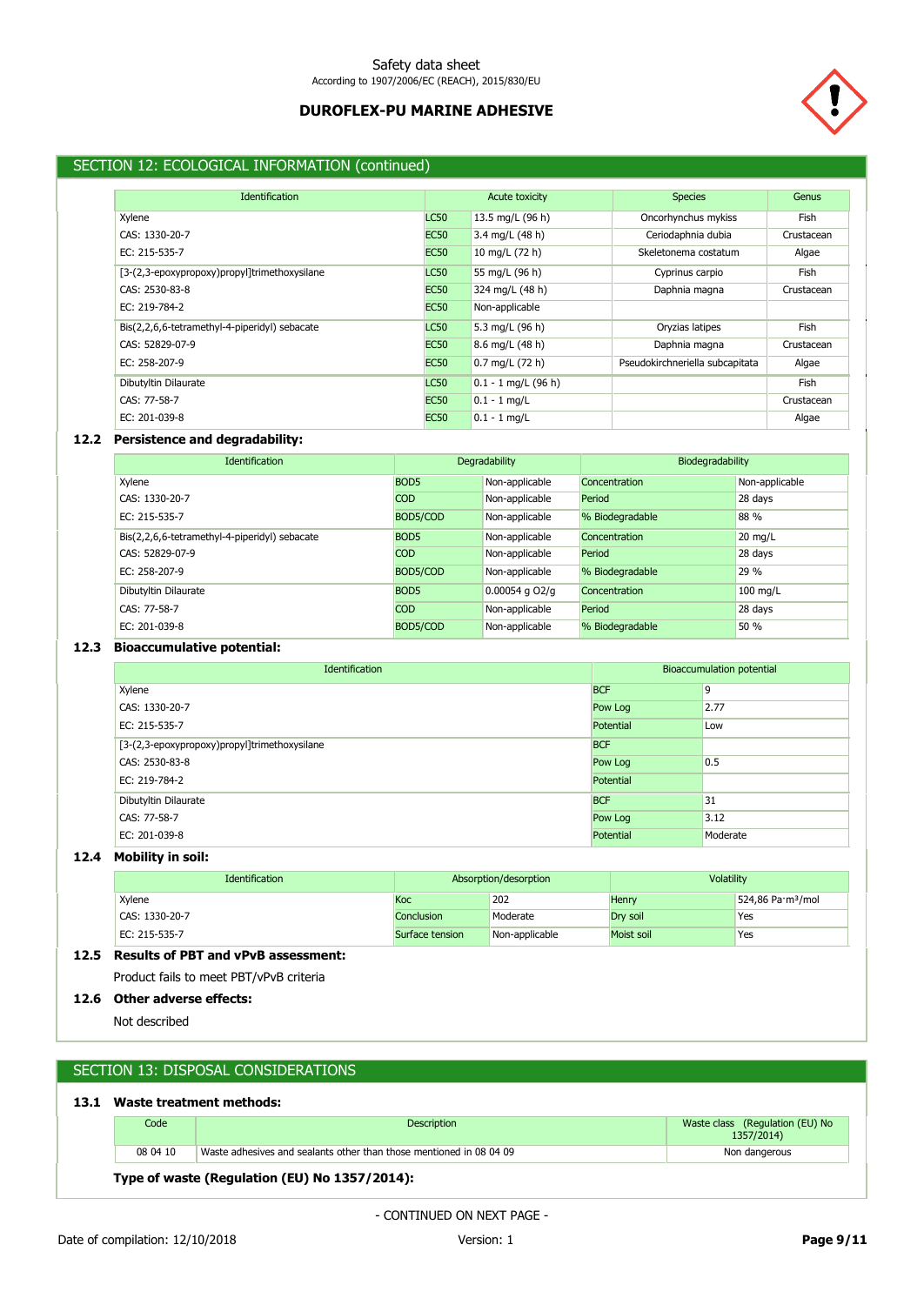

# SECTION 13: DISPOSAL CONSIDERATIONS (continued)

### Non-applicable

## **Waste management (disposal and evaluation):**

Consult the authorized waste service manager on the assessment and disposal operations in accordance with Annex 1 and Annex 2 (Directive 2008/98/EC). As under 15 01 (2014/955/EC) of the code and in case the container has been in direct contact with the product, it will be processed the same way as the actual product. Otherwise, it will be processed as non-dangerous residue. We do not recommended disposal down the drain. See paragraph 6.2.

### **Regulations related to waste management:**

In accordance with Annex II of Regulation (EC) nº1907/2006 (REACH) the community or state provisions related to waste management are stated

Community legislation: Directive 2008/98/EC, 2014/955/EU, Regulation (EU) No 1357/2014

# SECTION 14: TRANSPORT INFORMATION

This product is not regulated for transport (ADR/RID,IMDG,IATA)

# SECTION 15: REGULATORY INFORMATION

# **15.1 Safety, health and environmental regulations/legislation specific for the substance or mixture:**

Candidate substances for authorisation under the Regulation (EC) 1907/2006 (REACH): Non-applicable

Substances included in Annex XIV of REACH ("Authorisation List") and sunset date: Non-applicable

Regulation (EC) 1005/2009, about substances that deplete the ozone layer: Non-applicable

Article 95, REGULATION (EU) No 528/2012: Non-applicable

REGULATION (EU) No 649/2012, in relation to the import and export of hazardous chemical products: Contains Dibutyltin Dilaurate

### **Limitations to commercialisation and the use of certain dangerous substances and mixtures (Annex XVII REACH, etc ….):**

Contains Di-´´isononyl´´ phthalate. This product may not be used in childrens' games or items if the final Di-´´isononyl´´ phthalate concentration is greater than 0.1 in the weight of plasitcised material.

# **Specific provisions in terms of protecting people or the environment:**

It is recommended to use the information included in this safety data sheet as data used in a risk evaluation of the local circumstances in order to establish the necessary risk prevention measures for the manipulation, use, storage and disposal of this product.

### **Other legislation:**

The product could be affected by sectorial legislation

### **15.2 Chemical safety assessment:**

The provider has carried out a chemical safety assessment

# SECTION 16: OTHER INFORMATION \*\*

#### **Legislation related to safety data sheets:**

This safety data sheet has been designed in accordance with ANNEX II-Guide to the compilation of safety data sheets of Regulation (EC) Nº 1907/2006 (Regulation (EC) Nº 2015/830)

Non-applicable **Modifications related to the previous Safety Data Sheet which concerns the ways of managing risks.:**

#### **Texts of the legislative phrases mentioned in section 2:**

\*\* Changes with regards to the previous version